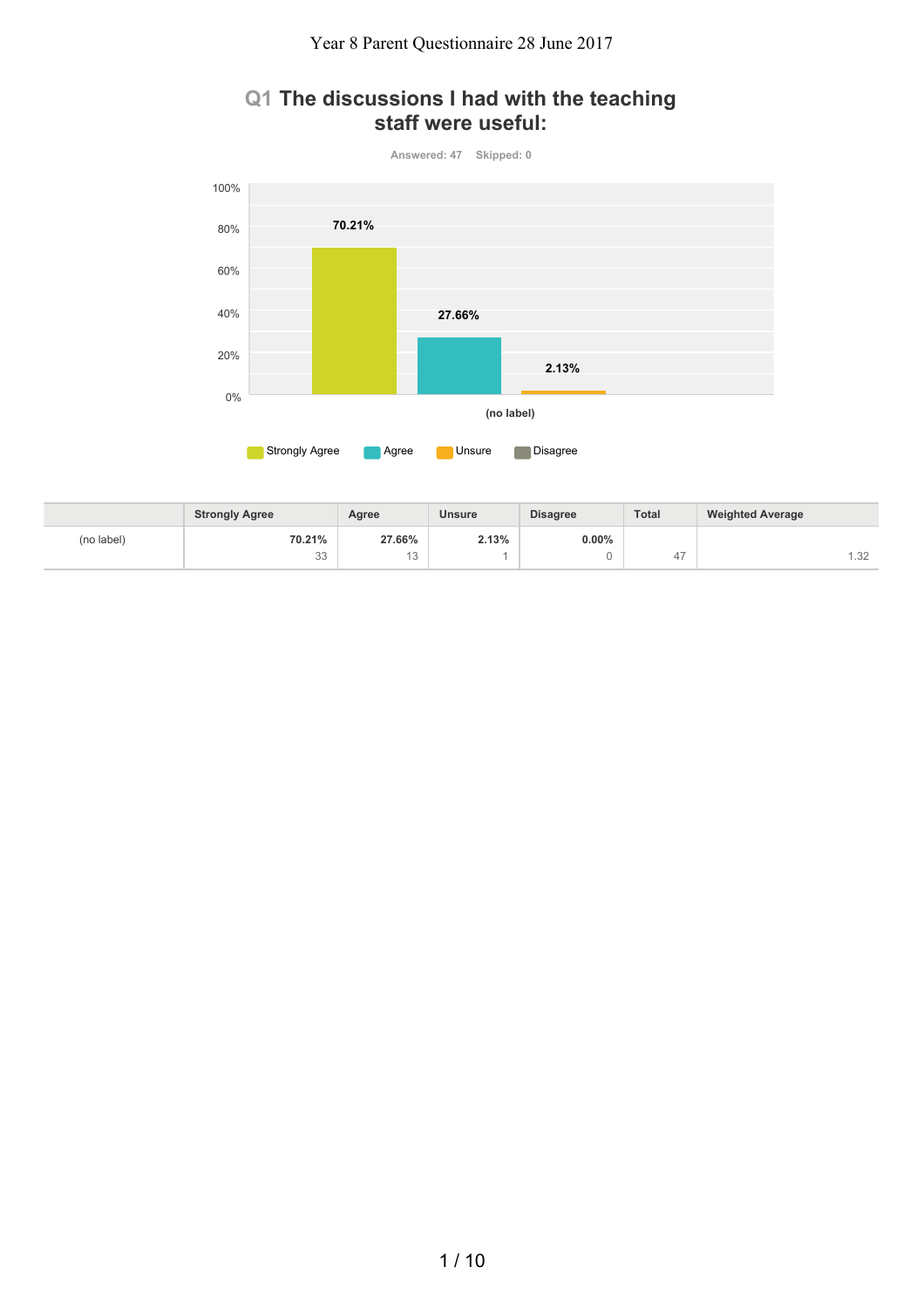# **Q2 I am happy with the progress my child is making towards their target grades:**



|            | <b>Strongly Agree</b> | Agree               | <b>Unsure</b> | <b>Disagree</b> | <b>Total</b> | <b>Weighted Average</b> |
|------------|-----------------------|---------------------|---------------|-----------------|--------------|-------------------------|
| (no label) | 63.83%                | 31.91%              | 4.26%         | $0.00\%$        |              |                         |
|            | 30                    | $\overline{a}$<br>◡ | -             |                 | $+$ ,        | .40                     |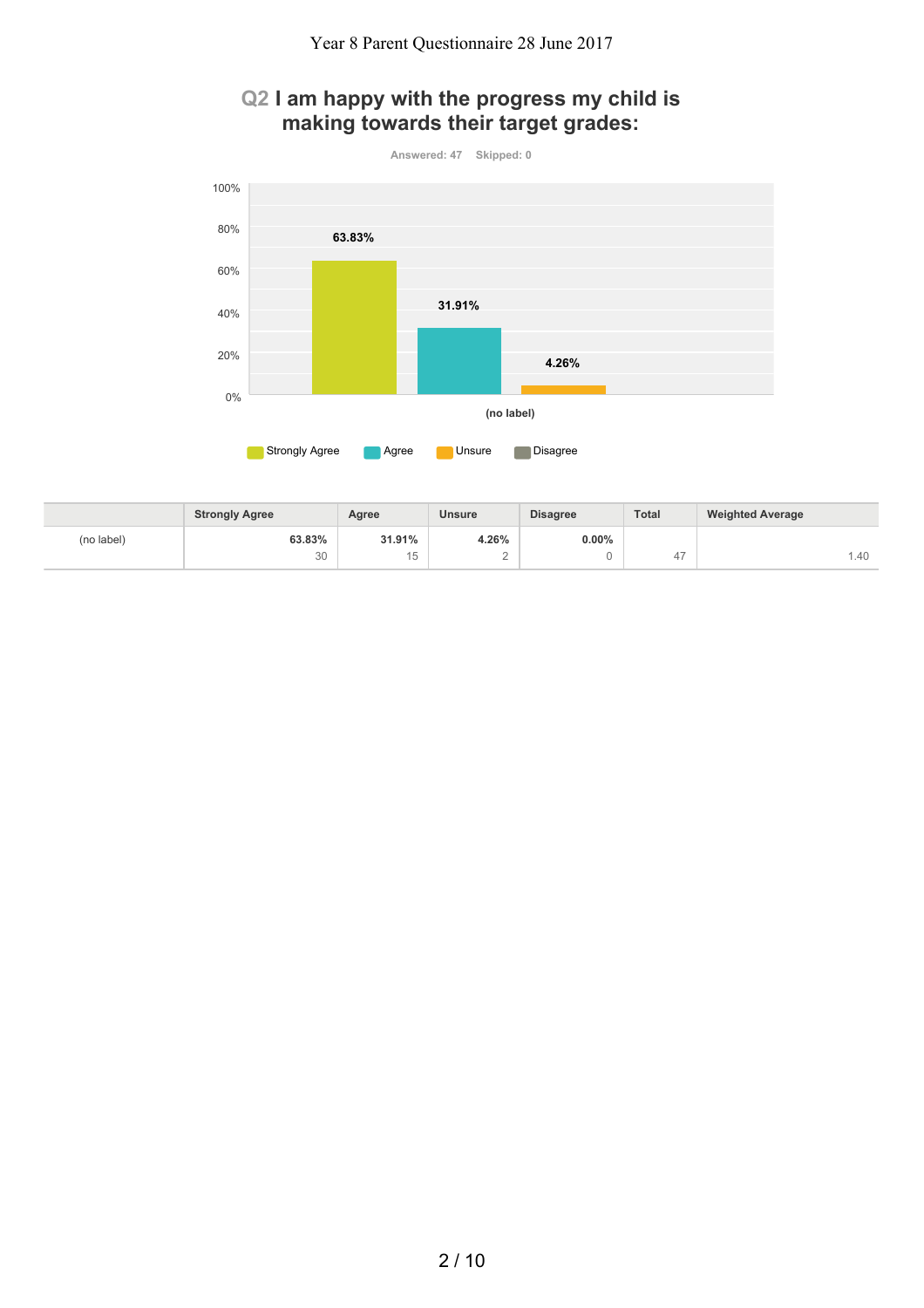## **Q3 My child receives the right amount of homework:**



|            | <b>Strongly Agree</b> | Agree  | <b>Unsure</b> | <b>Disagree</b> | <b>Total</b> | <b>Weighted Average</b> |
|------------|-----------------------|--------|---------------|-----------------|--------------|-------------------------|
| (no label) | 36.17%                | 38.30% | 21.28%        | 4.26%           |              |                         |
|            | . –                   | 18     | 10            | ∼               | ∸            | i.94                    |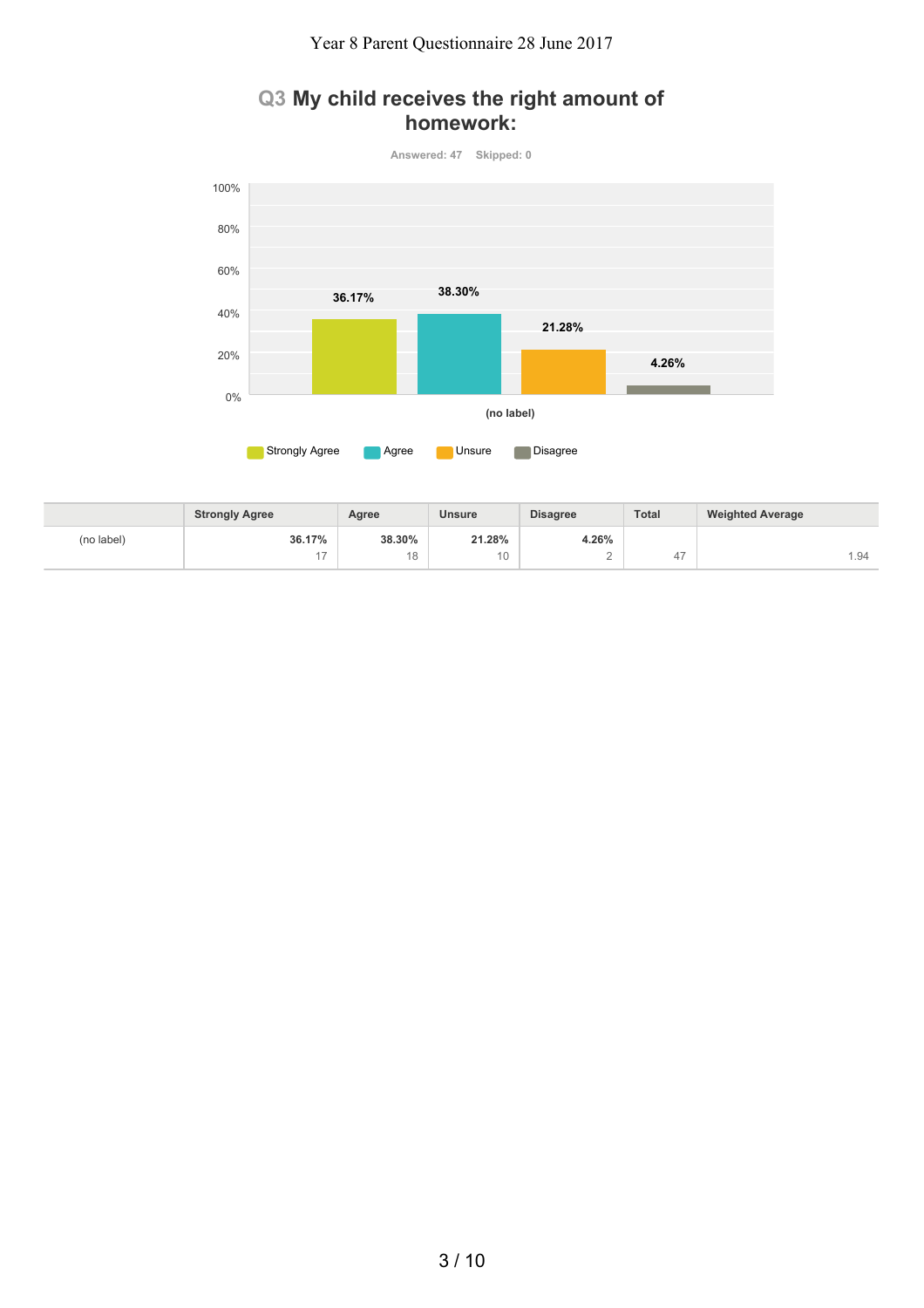# **Q4 My child's homework is marked regularly:**

**Answered: 47 Skipped: 0 Agree Agree Unsure Disagree (no label)** 0% 20% 40% 60% 80% 100% **31.91% 27.66% 36.17% 4.26%**

|            | <b>Strongly Agree</b> | Agree               | <b>Unsure</b> | <b>Disagree</b> | Total                    | <b>Weighted Average</b>            |
|------------|-----------------------|---------------------|---------------|-----------------|--------------------------|------------------------------------|
| (no label) | 31.91%                | 27.66%              | 36.17%        | 4.26%           |                          |                                    |
|            | . .<br>v              | $\overline{a}$<br>U |               | -               | $\overline{\phantom{a}}$ | $\sim$ 4 $\sim$<br>$\sim$ . $\sim$ |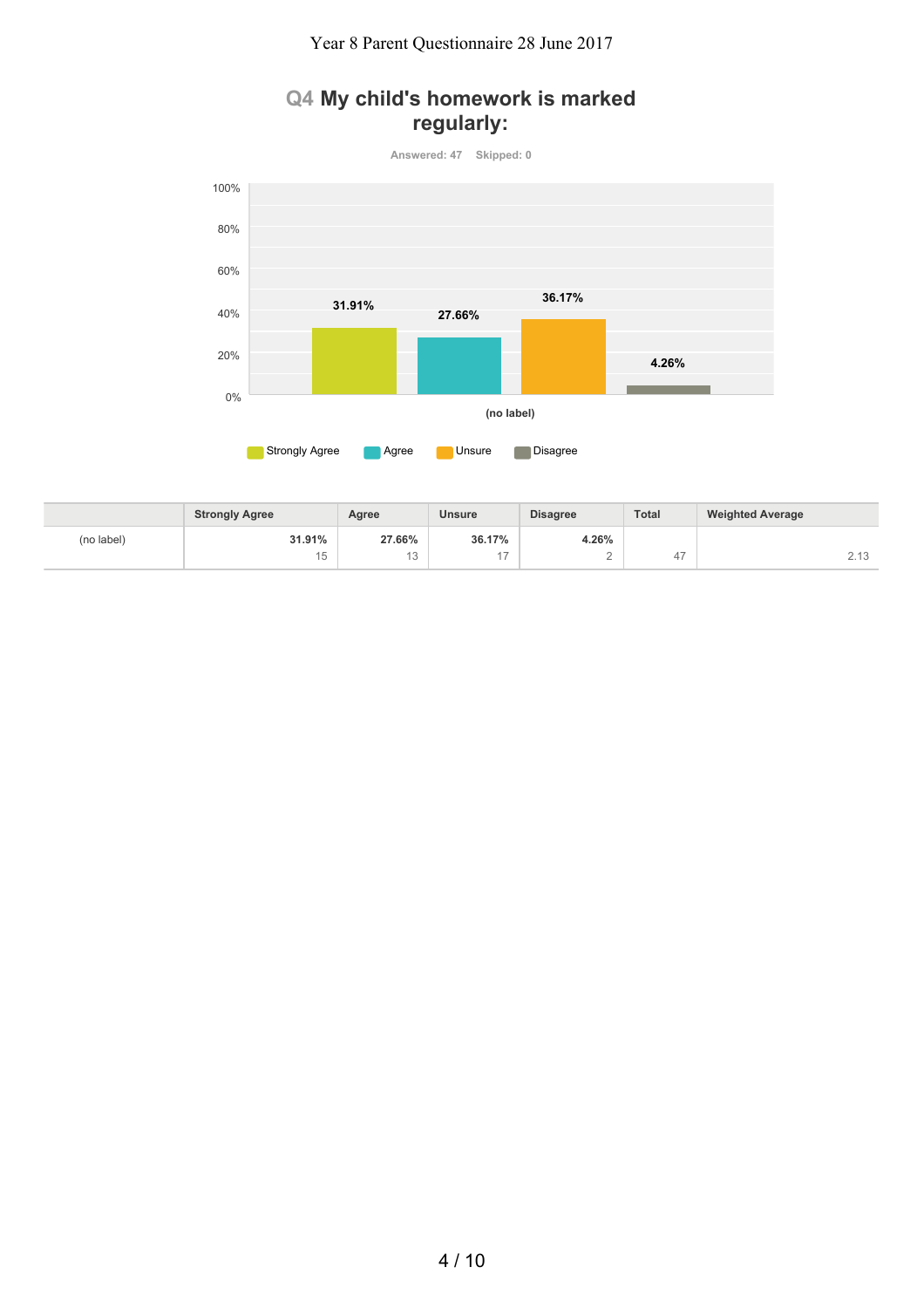# **Q5 My child is being stretched academically:**



|            | <b>Strongly Agree</b> | Agree  | <b>Unsure</b> | <b>Disagree</b> | Total | <b>Weighted Average</b> |
|------------|-----------------------|--------|---------------|-----------------|-------|-------------------------|
| (no label) | 32.61%                | 52.17% | 13.04%        | 2.17%           |       |                         |
|            | . .<br>◡              | 24     |               |                 | 46    | .85                     |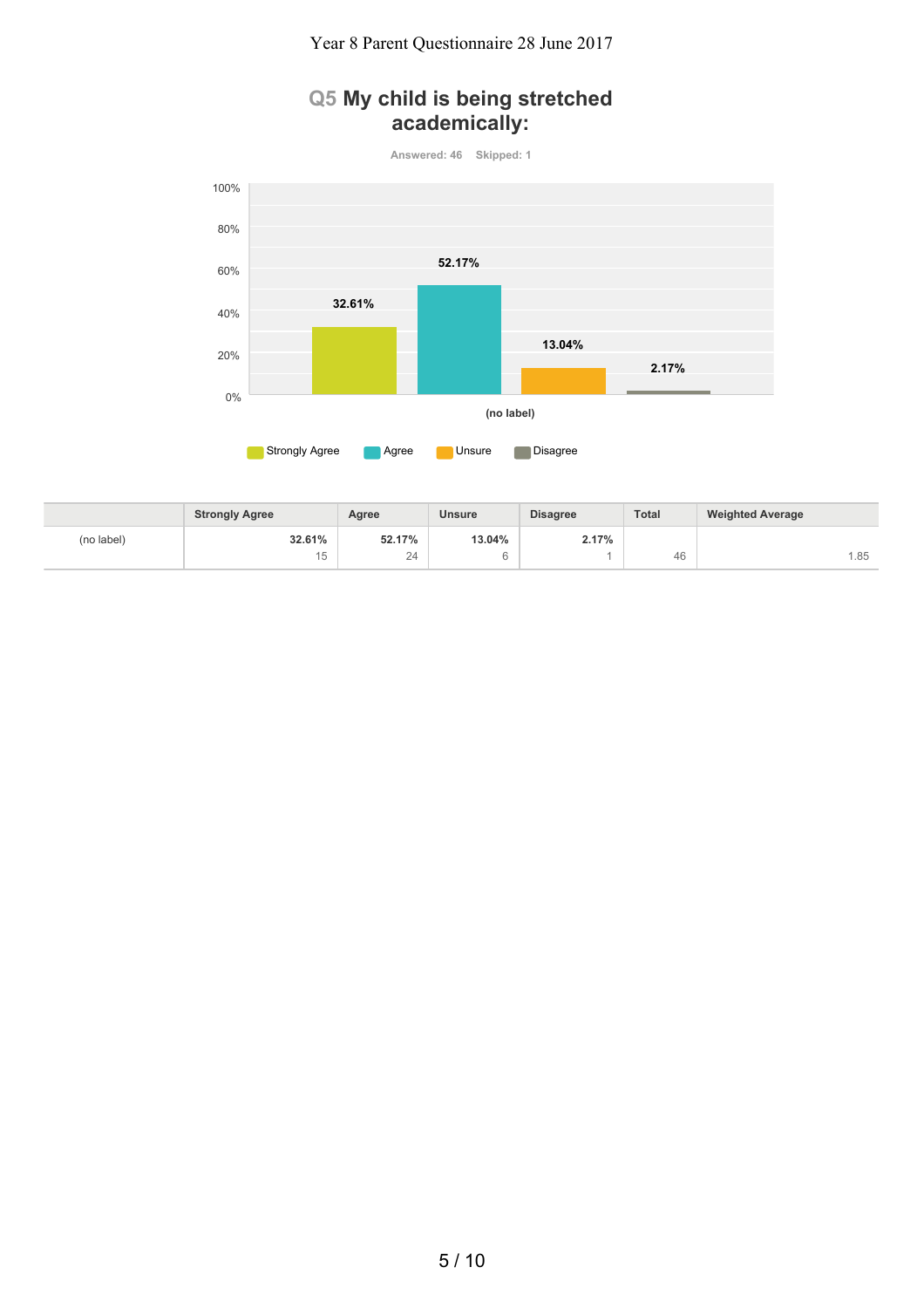## **Q6 My child is is supported in her/his learning:**



|            | <b>Strongly Agree</b> | Agree         | <b>Unsure</b> | <b>Disagree</b> | Total | <b>Weighted Average</b> |
|------------|-----------------------|---------------|---------------|-----------------|-------|-------------------------|
| (no label) | 51.06%                | 42.55%        | 6.38%         | $0.00\%$        |       |                         |
|            | $\Omega$<br>-         | $\cap$<br>ZU. |               |                 | ↵     | 1.55                    |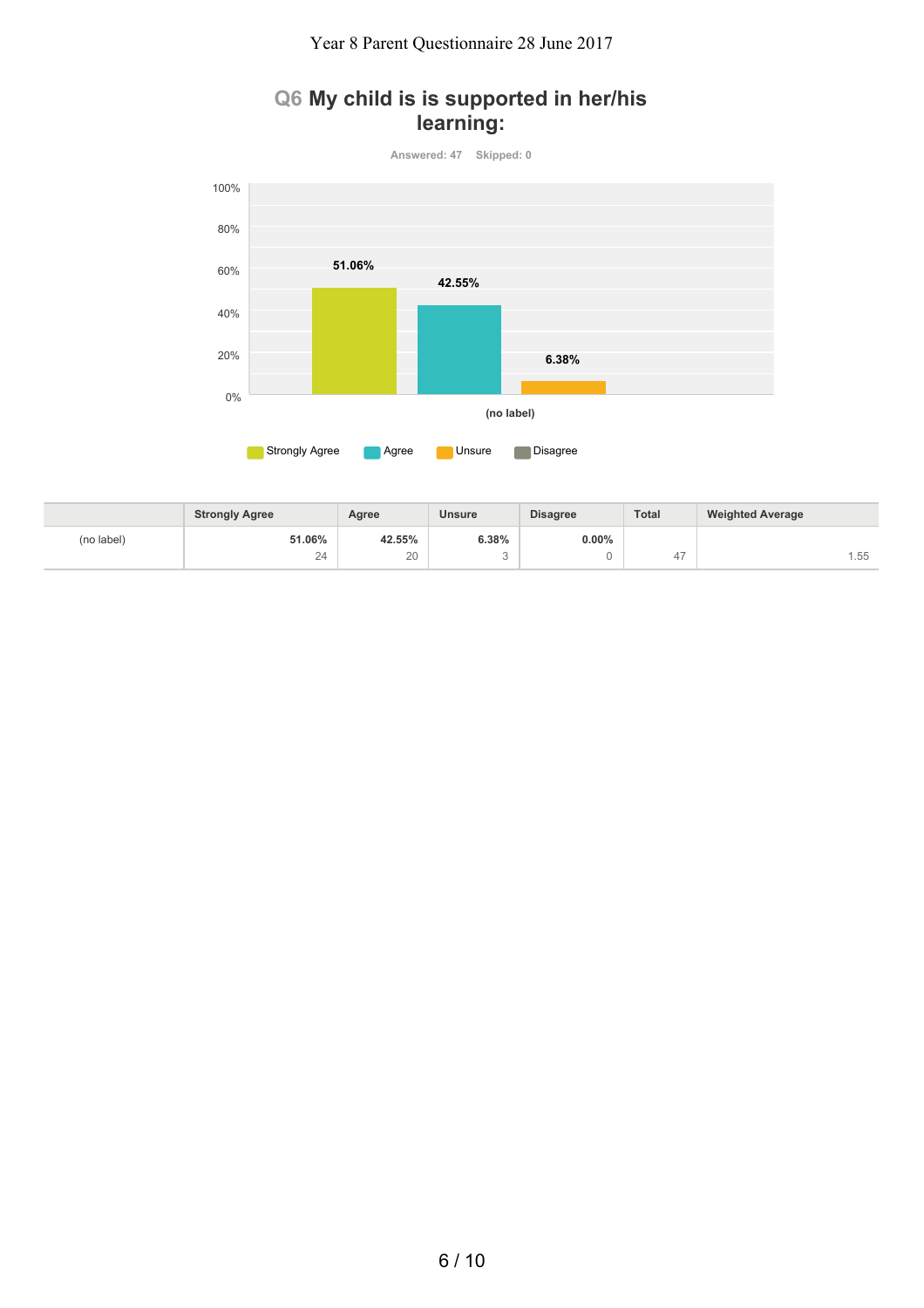# **Q7 I know how to help and support my child reach their target grades:**



|            | <b>Strongly Agree</b> | Agree          | <b>Unsure</b> | <b>Disagree</b> | <b>Total</b> | <b>Weighted Average</b> |
|------------|-----------------------|----------------|---------------|-----------------|--------------|-------------------------|
| (no label) | 40.43%                | 53.19%         | 6.38%         | $0.00\%$        |              |                         |
|            | 19                    | $\Omega$<br>∠∪ |               |                 | $+$ ,        | .66                     |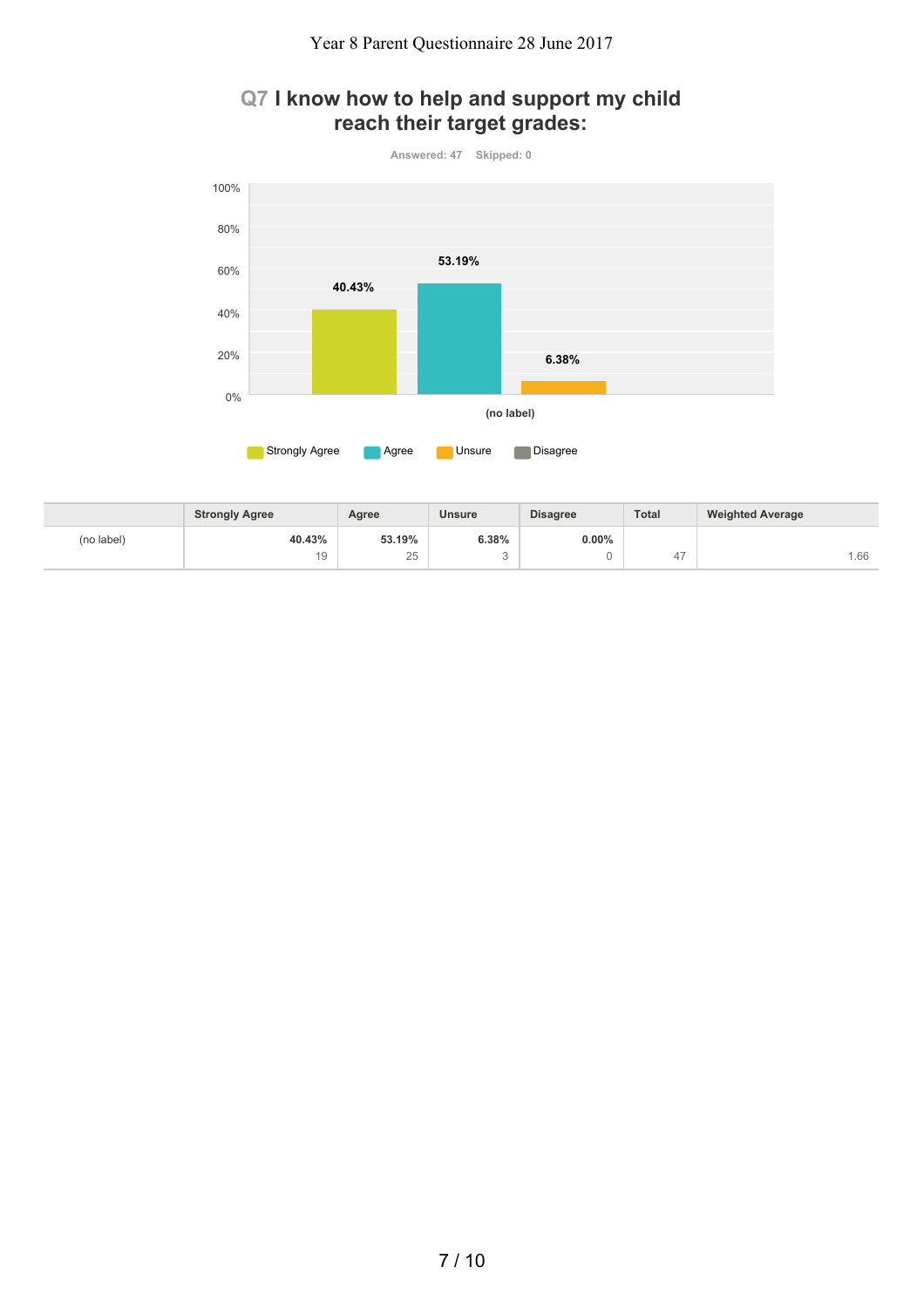# **Q8 I am kept well informed about how my child is getting on at the Academy:**



|            | <b>Strongly Agree</b> | Agree        | <b>Unsure</b> | <b>Disagree</b> | <b>Total</b> | <b>Weighted Average</b> |
|------------|-----------------------|--------------|---------------|-----------------|--------------|-------------------------|
| (no label) | 46.81%                | 42.55%       | 8.51%         | 2.13%           |              |                         |
|            | $\cap$<br><u>__</u>   | $\cap$<br>ZU |               |                 | ∸            | .66                     |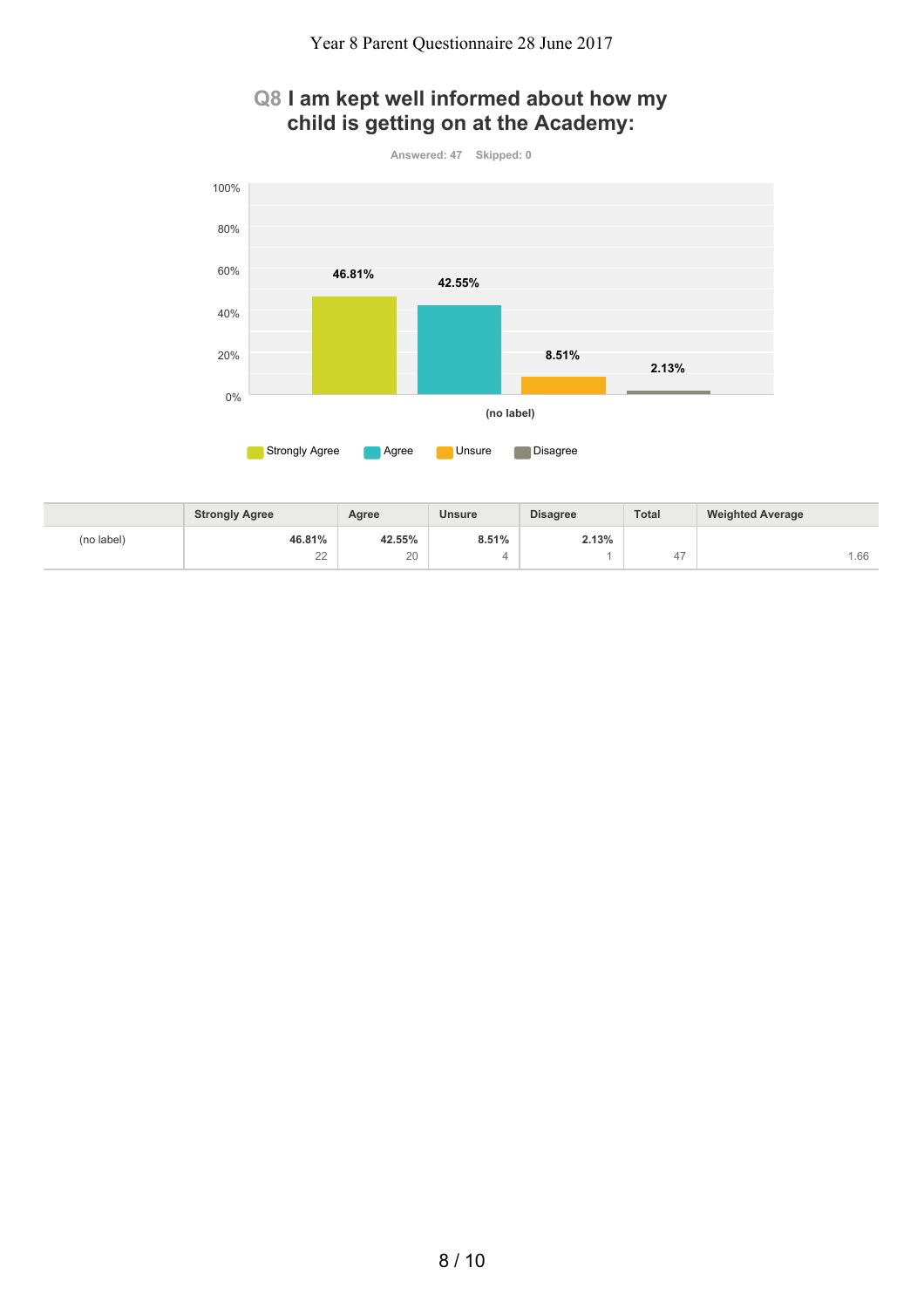# **Q9 The one thing I would like the Academy to improve further is:**

**Answered: 13 Skipped: 34**

| #              | <b>Responses</b>                                                                                                                                             | Date               |
|----------------|--------------------------------------------------------------------------------------------------------------------------------------------------------------|--------------------|
|                | More structured homework that I can ?? as a parent.                                                                                                          | 6/29/2017 1:11 PM  |
| $\overline{2}$ | Behaviour of some of the children.                                                                                                                           | 6/29/2017 1:09 PM  |
| 3              | Online progress.                                                                                                                                             | 6/29/2017 1:08 PM  |
| 4              | Keep going.                                                                                                                                                  | 6/29/2017 1:07 PM  |
| 5              | Nothing. All great!                                                                                                                                          | 6/29/2017 1:06 PM  |
| 6              | More Sendco information/updates.                                                                                                                             | 6/29/2017 1:04 PM  |
| $\overline{7}$ | This is the first parent teacher consultation I have been able to attend, due to the fact that there are not evening<br>appointments appointments available. | 6/29/2017 1:01 PM  |
| 8              | I think it's okay the way it is!                                                                                                                             | 6/29/2017 12:58 PM |
| 9              | Lockers would help, so they didn't have so much to carry.                                                                                                    | 6/29/2017 12:54 PM |
| 10             | Communication!                                                                                                                                               | 6/29/2017 12:51 PM |
| 11             | A little more information on what homework is being set as very hard to get info out of him!                                                                 | 6/29/2017 12:49 PM |
| 12             | Toilet access during exams, as corridors blocked.                                                                                                            | 6/29/2017 12:43 PM |
| 13             | How to help in subjects being learnt.                                                                                                                        | 6/29/2017 12:40 PM |